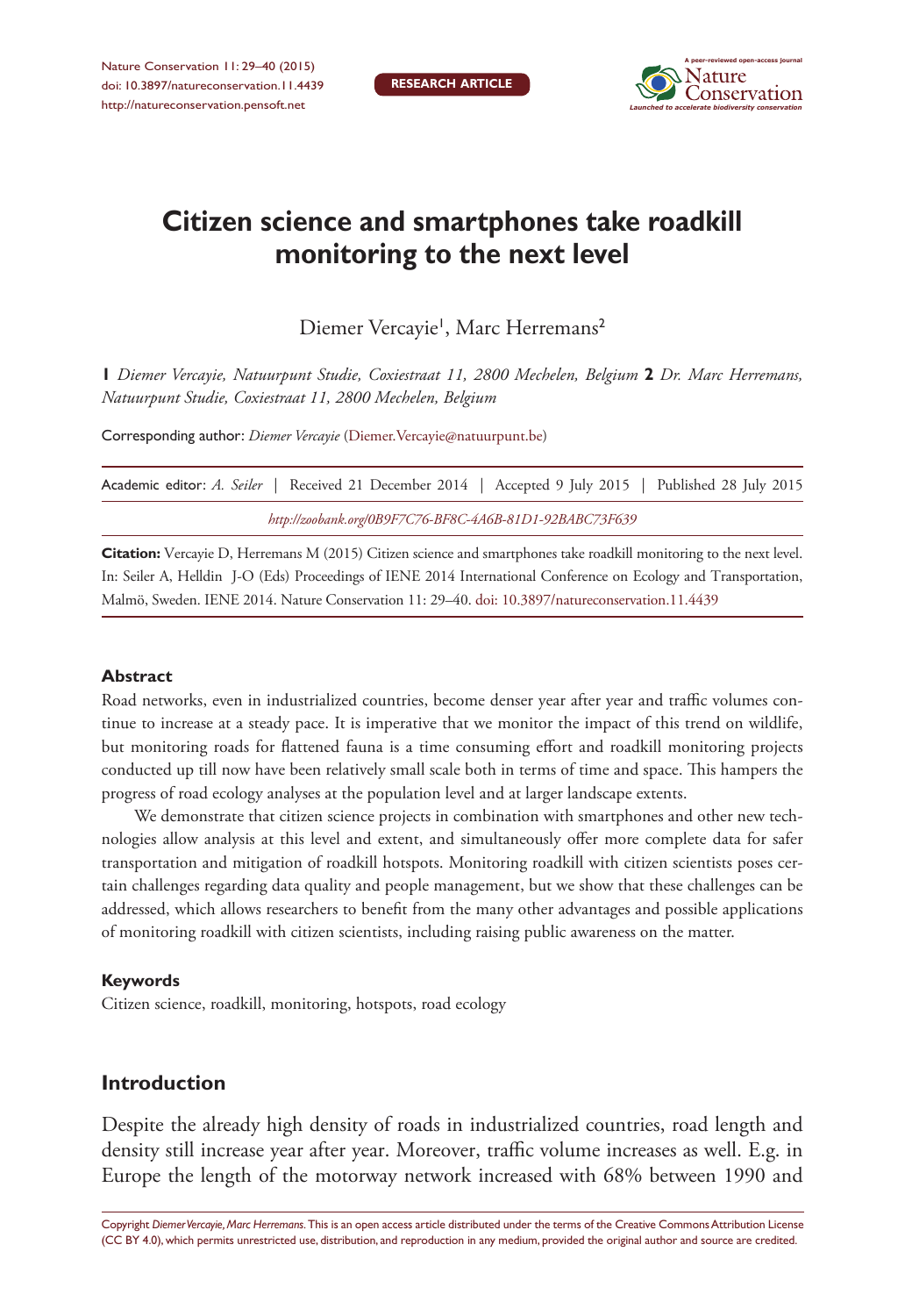2010, the number of passenger cars per thousand inhabitants increased with 39% between 1990 and 2010 and the number of kilometers driven by passenger cars increased with 22% between 1995 and 2010 (European Commission 2014). As motorways get more congested, traffic increases on minor roads (van Langevelde and Jaarsma 2009, van Langevelde et al. 2009). The environmental effects are numerous and can be categorized in many ways; e.g. biotic and abiotic effects, direct and indirect, short term and long term. Examples of environmental effects are habitat loss, landscape fragmentation, loss of connectivity, pollution and many wildlife road casualties, also known as roadkill (Forman and Alexander 1998, Spellerberg 1998, Seiler 2001, Coffin 2007). Animals killed are not just the young, weak, or ill individuals; healthy adults are killed equally often by traffic in contrast to natural predation (Bujoczek et al. 2011). Many studies have been undertaken to investigate the number of animals killed on specific road sections, but few authors have assessed the impact of road-killed fauna at larger scale extents or at the population level (van der Ree et al. 2011). In an editorial for a special issue of Ecology and Society, van der Ree and colleagues (2011) stated: 'Counting roadkills by itself is not enough to assess whether roads and vehicles endanger the existence of populations or species. Or counting the number of animals crossing underpasses is not enough to assess if populations on both sides have become more viable. (…) The next step is to evaluate how the density and configuration of entire road networks affect the functional relationships within and among ecosystems at the landscape scale.'

Roadkill monitoring projects conducted up till now are relatively small scale both in terms of time and space, hampering analysis at larger scales. Monitoring roads for faunal mortality is a time consuming effort, especially because many more roadkills are discovered when surveys are done on foot or at very slow speeds compared with surveys done by car at higher speeds (> 20 km.h<sup>-1</sup>) (Slater 2002). Therefore researchers have to weigh search effort (in time and space) and the resulting amount of data gathered against available budgets. Here we present a way to gather large amounts of data on a large scale, with relatively little effort. As Devictor and colleagues (2010) already pointed out, citizen science projects are the way to go 'beyond scarcity' of means and data. On the basis of a project carried out in Flanders (Belgium), we demonstrate that a citizen science project based on so called roving records and transect data in combination with new tools like smartphones can take roadkill monitoring to the next level.

#### **Methods**

#### **Citizen science and its application to roadkill monitoring**

A citizen scientist is a volunteer who collects and/or processes data as part of a scientific enquiry (Silvertown 2009). Citizen science is a relatively new term for an old practice with an established tradition in astronomy, local history, archaeology, natural history or ecology and especially in ornithology (Greenwood 2007). New tools like internet, smartphones and open source tools as Google Maps, gave this practice a new boost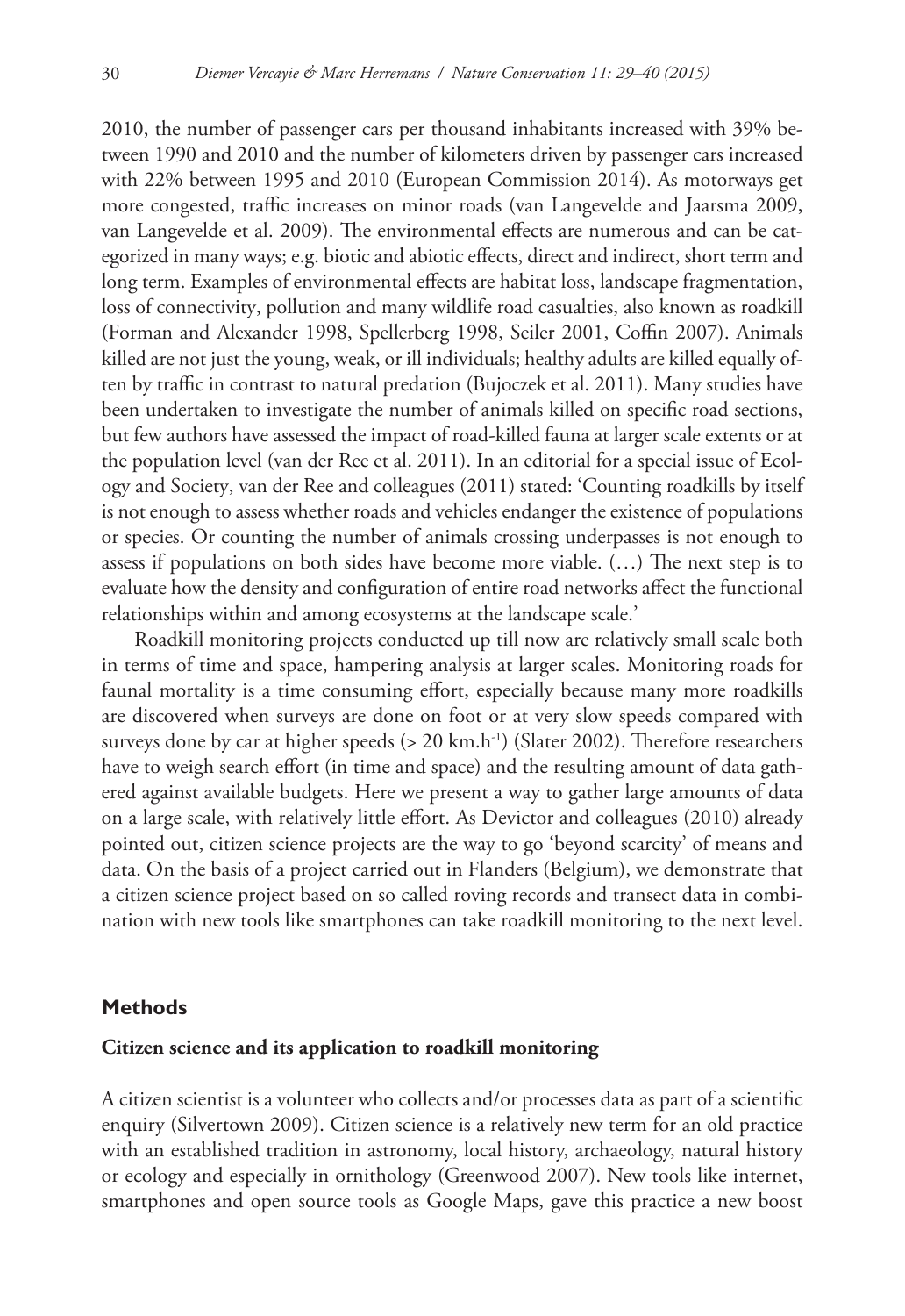(Silvertown 2009, Bonney et al. 2009). The potential of citizen science in ecological studies is enormous with applications ranging from the traditional ornithological projects for gathering information on species distributions and phenology to detection of invasive species and even prediction of spread of introduced species (Silvertown 2009, Sullivan et al. 2009, Gallo and Waitt 2011, Ashcroft et al. 2011). With help of citizen scientists we can monitor processes on broad geographic scales and on private grounds which would be difficult to monitor in a traditional way (Dickinson et al. 2010).

Despite its advantages for gathering large amounts of data, only in recent years the number of roadkill monitoring projects based on citizen science and web-based reporting increased rapidly (van der Ree et al. 2015) and parallel with the rise of smartphones a virtual explosion of the number of smartphone apps for roadkill registration was observed (Bissonette 2014). How smartphones can improve the quality of data collection in roadkill monitoring by professionals has already been demonstrated by Olson and collegues (2014). Examples of very successful citizen science roadkill monitoring projects are a project initiated in Flanders (Belgium) in 2008 and a similar project initiated in 2010 in California (UCDAVIS) which was later also implemented in Maine (Maine Audubon). Both projects initially only used so called roving records.

#### **Roving records versus standardized data**

A distinction can be made between citizen science projects gathering data in a standardized way (like breeding bird surveys) and projects in which data are gathered incidentally or opportunistically as "roving records". In the latter, search effort is not directed, nor accounted for and only 'presence data' is gathered. Websites like [www.ornitho.de](http://www.ornitho.de), [www.](http://www.artportalen.se) [artportalen.se](http://www.artportalen.se) or [www.observation.org](http://www.observation.org), offer the opportunity to enter incidental observations and consult the data entered by other users. The advantage of this way of gathering nature observations is that it results in huge amounts of data. For example the website waarnemingen.be (local Belgian version of observation.org) gathered more than 15 million observations in Belgium (30.528 km²) since its start in 2008 (waarnemingen.be 2014). Until now little research has been conducted on the information gathered by this kind of projects, but some very promising studies have been published in recent years (Snäll et al. 2011, Sardà-Palomera et al. 2012). The pitfalls of using roving records are numerous and concern, among others, problems related to search effort (in population trend analyses), detectability and observer expertise. However, many of these problems can be addressed during the analyses if good knowledge of the limitations of the data are available or if the roving records are combined with other data sources (Kéry et al. 2010, Yu et al. 2010, Snäll et al. 2011, Sardà-Palomera et al. 2012). The growing number of publications based on roving records shows that the careful use of this kind of data is now becoming accepted in the scientific world (Silvertown 2009).

The main disadvantage of roving records compared to repeated monitoring of transects is the unknown search effort in the former approach. Therefore roving records cannot be used for impact studies where extrapolations to absolute number of victims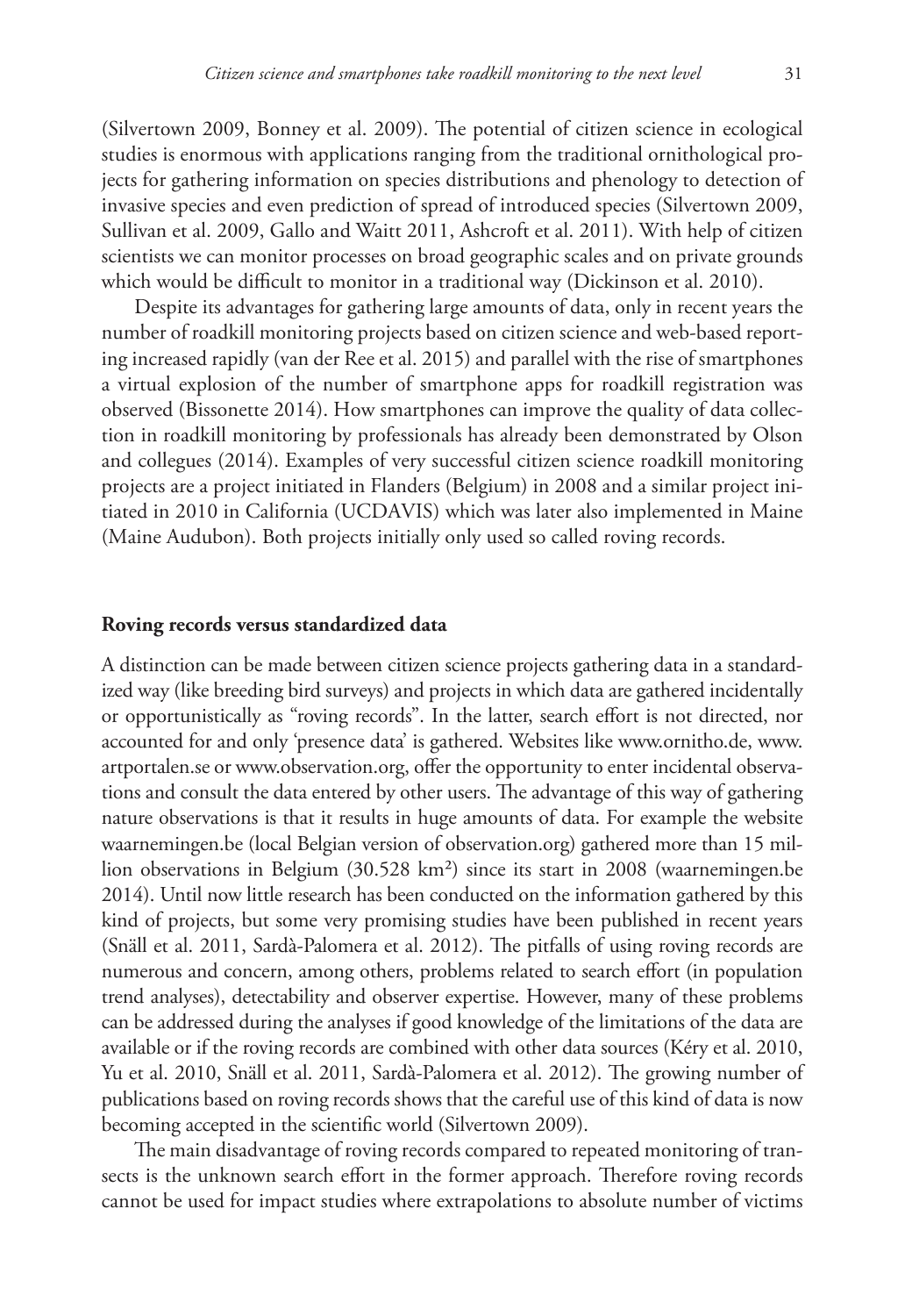per km per year are needed. A possible bias towards higher reporting rates for less common species cannot be detected either. Road type effects and the effect of a higher search effort (more observers on busier roads) are difficult to disentangle. Therefore in the Belgian citizen science project on roadkills (as well as in the project in Maine) an extra module was added to the website to gather standardized transect data. Monitoring fixed transects, however, is more demanding for volunteers and less people will be willing to participate (Bonney et al. 2009). Both methods have their advantages and disadvantages, but we will show that combining these methods for roadkill monitoring and carrying them out with citizen scientists has great advantages.

#### **Challenges associated with citizen science programs**

Below we will elaborate on the advantages of roadkill monitoring with citizen scientists, but in order for citizen science programs to be successful they have to meet a few challenges specific to citizen science programs. The most important challenges involve people management and ensuring data quality (Bisonette 2014, Conrad and Hilchey 2011, Dickinson et al. 2010, Gura 2013). Applied to roadkill monitoring with citizen scientists the major challenges concerning data quality are correct species identification, precise spatial location and double counting. Another challenge is spatial bias, but how important these challenges are depends on the research question. As mentioned earlier these problems can be addressed a priori or a posteriori if good knowledge of the limitations of the data is available.

People management, or more specifically recruiting volunteers and keeping them engaged, is probably the biggest challenge for citizen science projects (Conrad and Hilchey 2011, Gura 2013). But if researchers are aware of these challenges, they can be overcome and turn citizen science projects in data goldmines. Below we will show how these challenges were addressed in the Belgian citizen science roadkill monitoring.

#### **Specifications of the Belgian citizen science roadkill monitoring project**

The project 'Dieren onder de wielen' (freely translated as 'Flanders flattened fauna') was a public-private initiative of the Flemish government and the NGOs Natuurpunt and Vogelbescherming Vlaanderen. It started in 2008 and data is still being gathered. The objectives of this project were (1) to identify roadkill hotspots, (2) to collect data to measure the impact of roads and traffic on fauna and (3) to raise public awareness for the effects of habitat fragmentation by roads.

The project focused on Flanders, the northern part of Belgium, with a surface area of 13.521 km². The road network in Flanders is the most dense in Europe with 5,08 km per km², except for the microstate Malta (European Road Federation 2011). With 359 inhabitants per km<sup>2</sup>, Belgium also has the third highest human population density of Europe, after Malta (1.316) and The Netherlands (493) (EUROSTAT).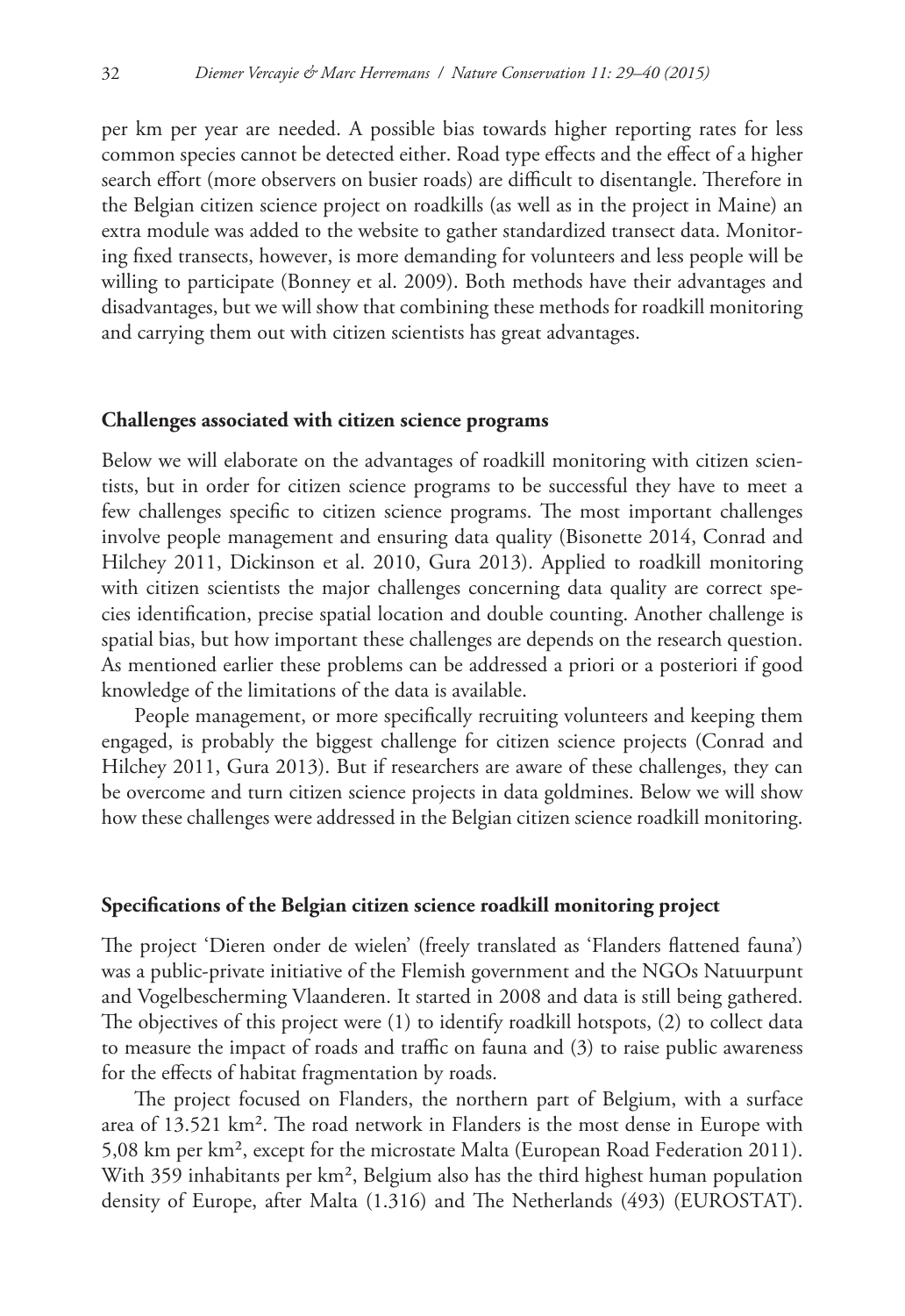The advantage of this high population density is the high potential for citizen science projects, which might result in high data density, suitable for roadkill hotspot analysis.

Natuurpunt (Flanders, Belgium) and Stichting Natuurinformatie (The Netherlands) manage the website [www.waarnemingen.be](http://www.waarnemingen.be) (the local version of [www.observa](http://www.observation.org)[tion.org](http://www.observation.org)) through which opportunistic observations of fauna and flora can be registered in a database. When adding an observation of an animal, the observer is able to choose the option 'roadkill' from different 'behaviours'. The project focused on records of roadkilled vertebrates.

There are three different apps available which allow to upload nature observations to the website mentioned above, one app for each of the three main operating systems of smartphones (ObsMapp for Android, iObs for iPhone and WinObs for Windows Phone). These apps were developed by volunteers in collaboration with Stichting Natuurinformatie. Observations can be recorded in the field (without internet connection) and uploaded to the website with just one tap on an icon when an internet connection is available. The advantages of entering data with smartphones is that it is fast, easy and precise. The observer doesn't need to copy observations from his field notebook to the website. Pictures made with the smartphone can easily be added to the observation and all observations entered on a smartphone are directly linked to the current date and GPS location. Since ObsMapp version 5.0 this app is equipped with a speech input option which makes safe recording of roadkills possible while driving.

Since October 2013 an extra module was added to the website to enter systematic roadkill transect data (accessible through [www.dierenonderdewielen.be\)](http://www.dierenonderdewielen.be). Volunteers were asked to choose a route (e.g., their route from home to work), enter it on the website and check this transect at least once every two weeks for roadkills but no more than once a day. Double counts of the same individual roadkill by the same volunteer will be rare for most (small) species when volunteers check their transect maximum once a day, because most carcasses persist for less than one day (Santos et al. 2011). For species weighing less than 200 g, carcass persistence is even less than 2,5 hours (Slater 2002). This transect data will be analyzed with a method similar to the study of Roger et al. (2012). The volunteers were asked to fill out the monitoring form on the website for every survey, whether they found roadkills or not, to avoid a bias in the number of roadkills found per km. Based on the resulting data we have no reason to assume volunteers didn't comply with this request. For safety reasons, volunteers were not obliged to stop for identification of the roadkill. This could have an influence on the correct identification of the species, but volunteers were not obliged to identify the roadkill to species level either. It is possible to add observations like 'mammal species' or 'bird species' and volunteers were asked to identify the roadkill as accurate as possible.

Promotion for the project was made to the vast network of members and volunteers of Natuurpunt (95.000 family memberships) and Vogelbescherming Vlaanderen and through regular coverage in different media (journals, magazines, newsletters, television, radio, …); this was instrumental in generating public awareness for the issue and recruit volunteers to enter observations of roadkills. Efforts were made to keep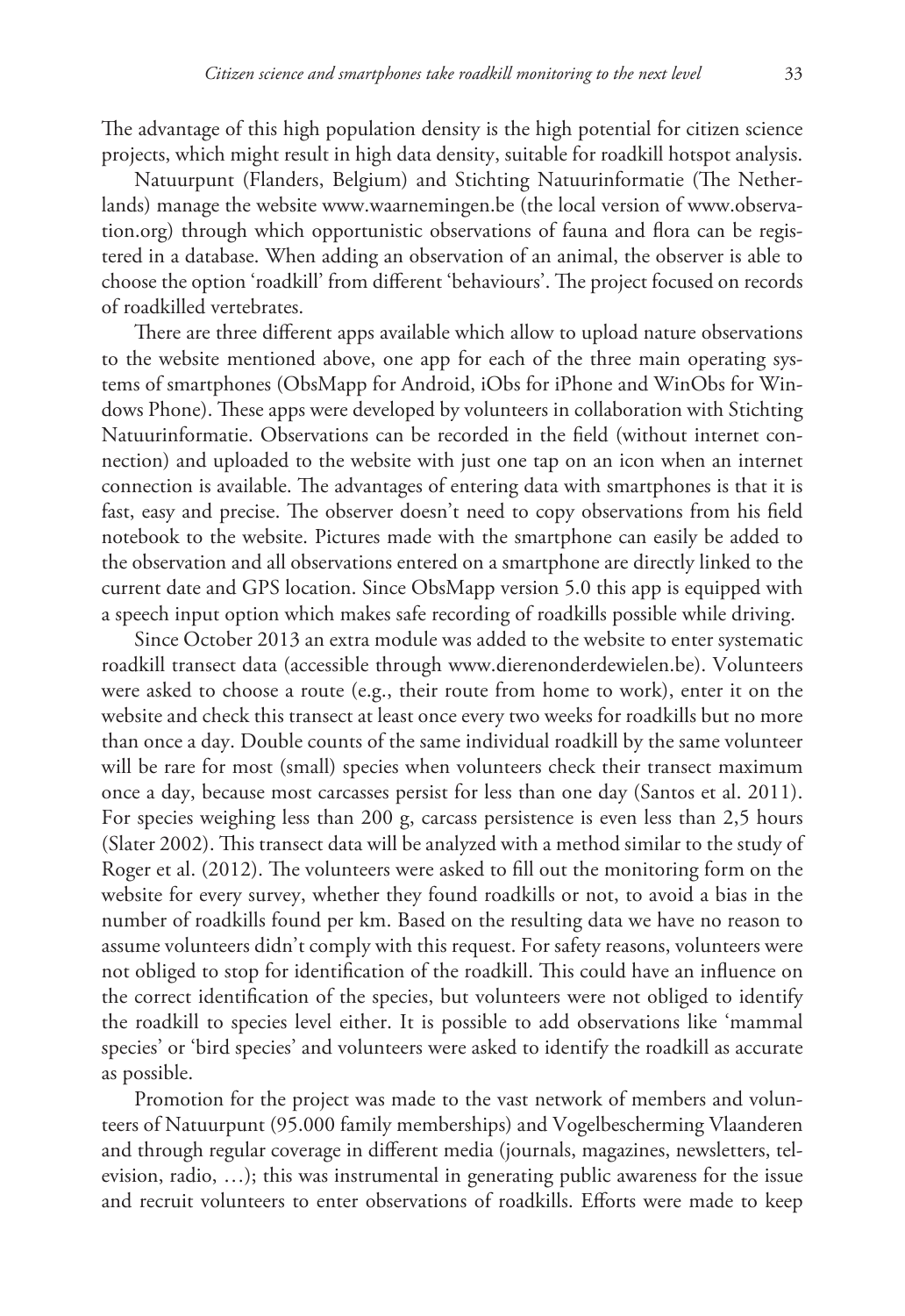volunteers monitoring transects engaged by sending them a monthly newsletter with information on what to expect, feedback on results and applications of the data.

To assure data quality observations of rare species, species which are easily confused with other species and observations with pictures are verified by administrators (volunteers with expert knowledge). Of all roadkill observations that were verified (anno March 2015) only 2,04% got a different species name, but this could be as well in the positive sense (from higher taxon to lower, e.g. 'mammal unknown' to 'rabbit') as the negative sense (from one taxon or species to another or higher taxon). Another 0,85% were labeled 'not assessable'.

#### **Performance of citizen science roadkill monitoring**

During the project period (2008/05/15–2014/11/30) 48.517 roadkills of vertebrates on Flemish roads were registered on the website by more than 2000 volunteers. This is a mean density of 3,6 roadkills per square kilometer or 0,7 roadkills per kilometer of road. Therefore, the project resulted in one of the largest and probably the densest dataset on roadkills in the world. This allows for instance to make detailed hotspot analyses, but when analyzing the data researchers should keep the limitations of the data in mind. Based on a subsample of the data we estimate the double counts at about 4% of the total dataset. When analyzing a certain hotspot these double counts can be disentangled by looking at the date and observer for each roadkill. This type of data is not used to estimate the actual number of roadkills per kilometer for a given time period, because these are roving records and therefore there is no account of search effort.

Thirteen months after the start of the systematic monitoring of routes 78 volunteers were monitoring 110 routes for a total of 941 km. Already 2.370 route counts have been registered and 18.995 km surveyed, of which 11.833 km by car, 6.941 km by bike and 221 km on foot. These volunteers found 1.403 roadkills. If we assume a mean speed of 70 km/h for surveys by car, 20 km/h for bikes and 5 km/h for surveys on foot, the effort of these volunteers is comparable to three and a half month of full time work, assuming one can stay focused on roadkills for 7,5 hours per day and 5 days a week.

As expected, it was harder to find volunteers for the systematic monitoring and they recorded only 1.403 roadkills in 13 months, compared to 13.809 'roving' roadkill records of which about 4% were double counts. This comparison clearly shows the advantage of citizen scientists gathering incidental observations of roadkills: almost ten times as much records are gathered with far less effort. Nevertheless systematically gathered roadkill data is necessary for certain analyses as mentioned before and can be carried out with citizen scientists.

The data gathered in the systematic roadkill monitoring is also spatially explicit: roadkill and route positions are registered on the website and can be extracted as digital maps for analysis in GIS software. Therefore all kinds of analysis are possible as for instance relations between number of roadkills and road type, maximum speed or land use.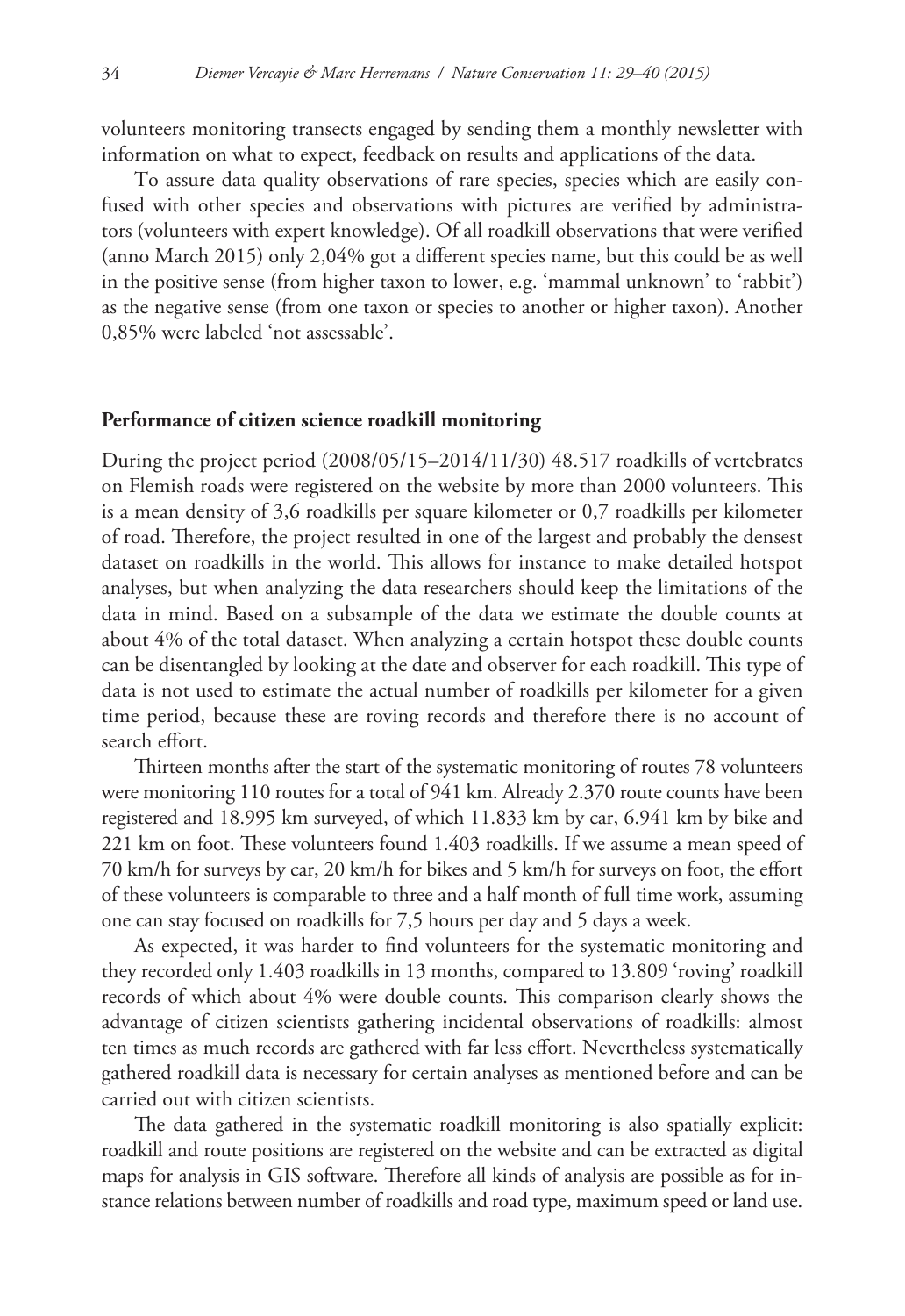The roving records data have already been applied to identify roadkill hotspots for single species (e.g., squirrels) or different species together (e.g., amphibians) and mitigation measures were taken for several of them. The project gave information on landscape connectivity issues, distribution of seldom observed or rare species and revealed the most vulnerable species (in terms of most recorded) and seasonal patterns in numbers of roadkill per species. The standardized way of monitoring is currently also being applied to monitor the success of mitigation measures.

### **Applications and advantages**

The applications and advantages of the roadkill monitoring data gathered by citizen scientists are infinite. We list a few important ones below for roving records and transect data separately.

### **Roving records data**

- A ranked list of most vulnerable species can be drawn from both, classical monitoring of transects by researchers and citizen science projects based on roving records, but the latter offer the opportunity to continue the monitoring with relatively few means for many years and monitor the changes in the ranking. This can be a crude way of monitoring species abundance. For instance, in the present study, red fox (*Vulpes vulpes*) was the 3th most frequently reported victim and stone marten (*Martes foina*) was the 9th, while both were not even in the top ten of roadkills during a study in 1995 (Rodts et al. 1998); this increase in road victims parallels their return to many parts of Flanders (Van Den Berge, personal communication 2009).
- Seasonal patterns in numbers of roadkill per species arise from these data.
- Several authors highlight the importance of roving records as a complementary data source for monitoring the distribution of rare species (Snäll et al. 2011, Sardà-Palomera et al. 2012). The large quantity of data gathered in citizen science projects results in a higher chance to detect rare species. This way "the dead can also be used to monitor the living" or more precisely to improve distribution maps (George et al. 2011). Even new species can be discovered by monitoring road kills (Auliya 2002, Covaciu-Marcov et al. 2012).
- By running this kind of monitoring for years, roadkill hotspots and landscape connectivity issues can be detected not just along a few trajectories monitored by researchers, but along most roads in a large project area.
- If the data is made available, governments or other road managers will be able to take evidence based mitigation actions (Greenwood 2007).
- In recent studies (Snäll et al. 2011, Sardà-Palomera et al. 2012) roving records were used to monitor and model species distributions. A next step might be to model and predict roadkill hotspots for certain species on the basis of roadkill monitoring data in combination with Species Distribution Models (SDM).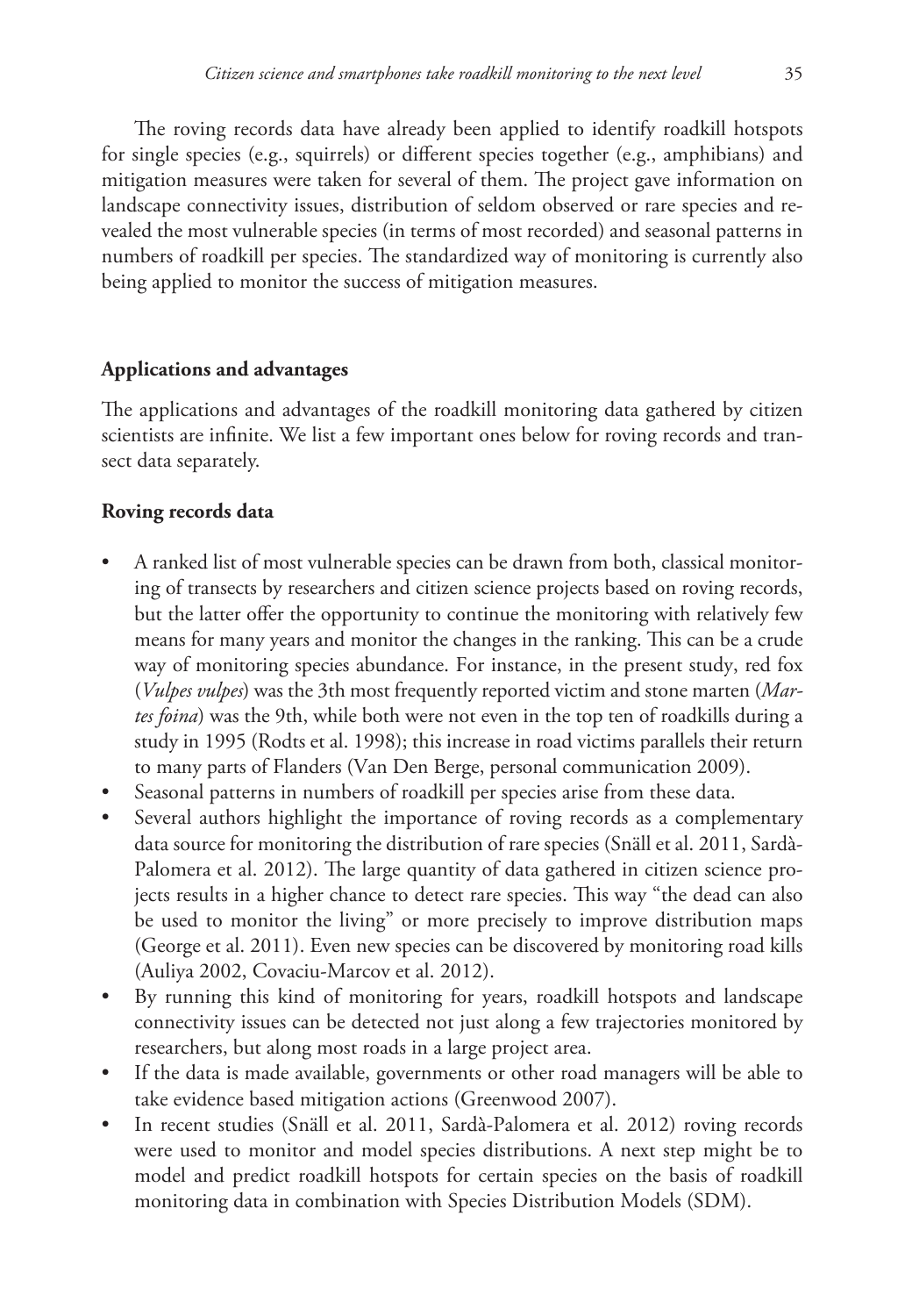- A database on roadkills can lead to safer transportation, for instance when it is used as basis for a warning system for wildlife-vehicle collision hotspots on GPSsystems for cars. Such a system could be based on actual roadkill observations or on models. In Sweden such an app for smartphones was launched in 2012 based on the police database of wildlife vehicle collisions (Nationella Viltolycksrådet). A similar app, but based on driver sightings, called AvoiDeer, was developed in Norway ([www.avoideer.com\)](http://www.avoideer.com).
- Last but not least, involving citizens in roadkill monitoring has the great advantage that it raises awareness for the issue, or as Devictor and colleagues (2010) put it "citizen science promotes the reconnection between people and nature, and between people and science". When the data is made available as a digital map on a website, a direct cooperation and interaction can be established between volunteers gathering the data, researchers analyzing the data and local governments or other road managers responsible for mitigation actions.

# **Transect data**

- Continues monitoring of stretches of road for roadkills by volunteers is a good way to monitor the success of mitigation measures.
- In contrast to roving records, transect data offers the possibility to disentangle the effect of road type or maximum speed on a road and the number of passing observers.
- Potential biases in reporting rates for different species based on roving records can be detected and corrected.
- On the basis of transect data (with known search effort and presence and absence data) an extrapolation can be made to an absolute number of roadkills per km per year and therefore the impact of roads on mortality rates can be assessed. Roger et al*.* (2012) demonstrated that by combining roving records, SDM and monitoring of fixed transects for roadkills, a (rough) estimate can be made of the absolute impact of roads and traffic on species, taking roadkill studies to the next level.

The advantage of citizen science programs and opportunistic data as a complement to standardized protocols was established earlier by Snäll et al. (2011) for bird monitoring, but from the previous it is clear that it has many advantages for roadkill monitoring too.

### **Advantages of one portal for all nature observations**

Worldwide several portals exist which are restricted to bird records, with or without the option for entering roving records or for monitoring roadkills. We argue that a combination of the possibility to enter observations of all kinds of species, both by checklist or opportunistic observations and the option to label the observation as 'roadkill' has many advantages. Observers add their different kinds of data via the same website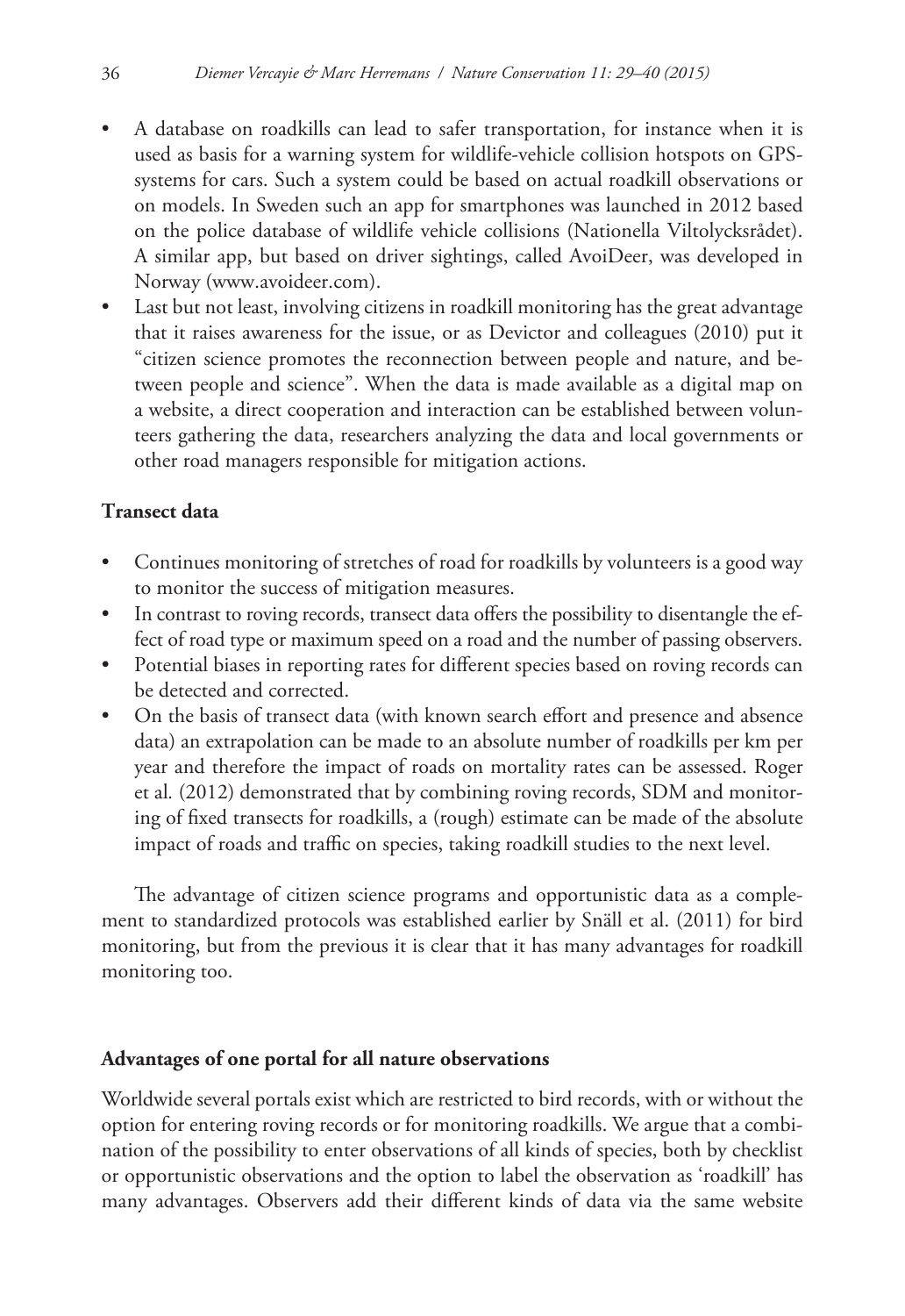which offers a lot of feedback possibilities and therefore stimuli for the observer, such as for instance an overview of all the observer's personal entries, different statistics and maps and comparisons with other observers. Records of observations of dead or living animals can be combined instantly to produce distribution maps for each species. The combination of records of living and dead animals offers the opportunity to analyze in which areas the species is present but doesn't get killed on roads and areas where it is present and is frequently run over. Therefore, a website and database like [www.ob](http://www.observation.org)[servation.org](http://www.observation.org), which combines the possibility of entering roving records data of living or dead species for all taxa as well as checklists or transect data, offers the ideal tool for roadkill monitoring. The tools (website, app) of this roadkill monitoring project are available and can be deployed anywhere in the world.

## **Conclusion**

Van der Ree et al. (2011) argued that analysis on larger landscape extents and population level could bring road ecology to the next level. Large datasets spanning large areas based on roving records might be the gateway to this next level. Based on the results of the ongoing roadkill monitoring project in Belgium we conclude that gathering roving records of roadkills and systematic monitoring of roadkills with citizen scientists, facilitated by tools like smartphones indeed deliver big data and take roadkill monitoring to the next level.

# **Acknowledgements**

The authors would like to thank the thousands of volunteers who reported observations of roadkills during this project and the volunteers who will continue to do so in the future. The roadkill monitoring project in Flanders 'Dieren onder de wielen' (2008-2012) was funded by the three partners in the project: the Flemish Government (Environment, Nature and Energy Department), Natuurpunt and Vogelbescherming Vlaanderen. The continuation 'Dieren onder de wielen 2.0' is funded by the Flemish Government and carried out by Natuurpunt. The website [www.waarnemingen.be](http://www.waarnemingen.be) and the smartphone apps are managed by Natuurpunt (Flanders, Belgium) and Stichting Natuurinformatie (The Netherlands).

# **References**

Ashcroft MB, Gollan JR, Batley M (2011) Combining citizen science, bioclimatic envelope models and observed habitat preferences to determine the distribution of an inconspicuous, recently detected introduced bee (*Halictus smaragdulus* Vachal Hymenoptera: Halictidae) in Australia. Biological Invasions 14: 515–527. [doi: 10.1007/s10530-011-0092-x](http://dx.doi.org/10.1007/s10530-011-0092-x)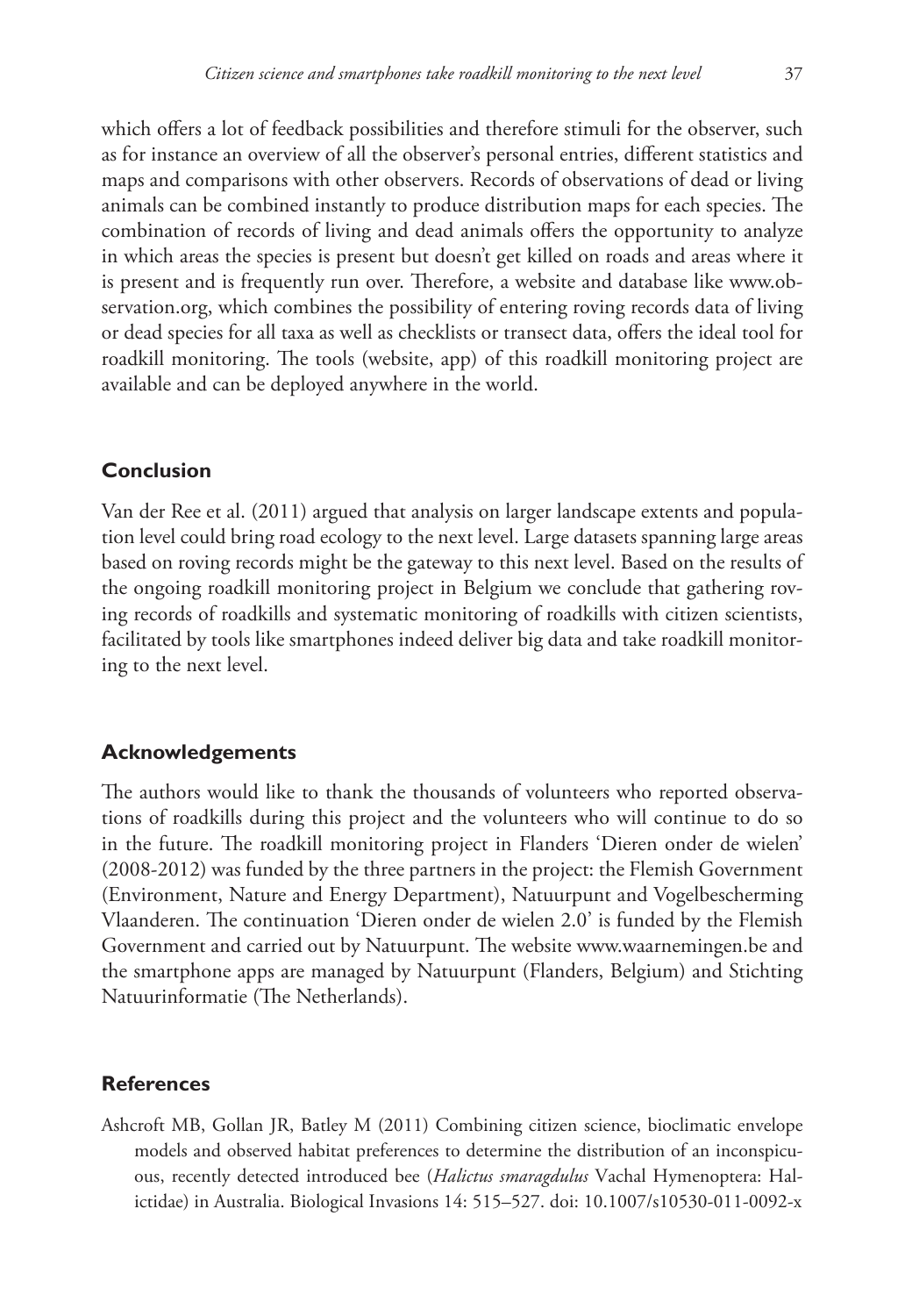- Auliya M (2002) Rediscovery of the Indochinese rat snake Ptyas korros (Schlegel, 1937) (Serpentes: Colubridae) in Borneo. The Raffles Bulletin of Zoology 50: 197–198.
- Bissonette JA (2014) From Landscape Connectivity to Permeability: Linking Theory to Practice in Road Ecology Mitigation. IENE 2014 International Conference, Malmö (Sweden), September 2014. <http://iene-conferences.info/index.php/conferences/2014/paper/view/181/76>
- Bonney R, Cooper CB, Dickinson J, et al. (2009) Citizen Science: A Developing Tool for Expanding Science Knowledge and Scientific Literacy. BioScience 59: 977–984. [doi:](http://dx.doi.org/10.1525/bio.2009.59.11.9) [10.1525/bio.2009.59.11.9](http://dx.doi.org/10.1525/bio.2009.59.11.9)
- Bujoczek M, Ciach M, Yosef R (2011) Road-kills affect avian population quality. Biological Conservation 144: 1036–1039. [doi: 10.1016/j.biocon.2010.12.022](http://dx.doi.org/10.1016/j.biocon.2010.12.022)
- Coffin AW (2007) From roadkill to road ecology: A review of the ecological effects of roads. Journal of Transport Geography 15: 396–406. [doi: 10.1016/j.jtrangeo.2006.11.006](http://dx.doi.org/10.1016/j.jtrangeo.2006.11.006)
- Conrad CC, Hilchey KG (2011) A review of citizen science and community-based environmental monitoring: issues and opportunities. Environmental Monitoring and Assessment 176: 273-291. [doi: 10.1007/s10661-010-1582-5](http://dx.doi.org/10.1007/s10661-010-1582-5)
- Covaciu-Marcov SD, Ferenţi S, Cicort-Lucaciu AS, Sas I (2012) Eryx jaculus (Reptilia, Boidae) north of Danube: a road-killed specimen from Romania. Acta Herpetologica 7: 41–47.
- Devictor V, Whittaker RJ, Beltrame C (2010) Beyond scarcity: citizen science programmes as useful tools for conservation biogeography. Diversity and Distributions 16: 354–362. [doi:](http://dx.doi.org/10.1111/j.1472-4642.2009.00615.x) [10.1111/j.1472-4642.2009.00615.x](http://dx.doi.org/10.1111/j.1472-4642.2009.00615.x)
- Dickinson JL, Zuckerberg B, Bonter DN (2010) Citizen Science as an Ecological Research Tool: Challenges and Benefits. Annual Review of Ecology, Evolution, and Systematics 41: 149–172. [doi: 10.1146/annurev-ecolsys-102209-144636](http://dx.doi.org/10.1146/annurev-ecolsys-102209-144636)
- European Commission (2014) EU transport in figures. Statistical pocketbook 2014. EC Publications Office of the European Union, Luxemburg, 1–138. [doi: 10.2832/63317](http://dx.doi.org/10.2832/63317)
- European Road Federation (2011) European Road Statistics. ERF, Brussels, 90. [http://www.](http://www.irfnet.eu/images/stories/Statistics/2011/ERF-2011-STATS.pdf) [irfnet.eu/images/stories/Statistics/2011/ERF-2011-STATS.pdf](http://www.irfnet.eu/images/stories/Statistics/2011/ERF-2011-STATS.pdf)
- EUROSTAT: Population density. Retrieved 2012/12/10 from [http://epp.eurostat.ec.europa.](http://epp.eurostat.ec.europa.eu/tgm/table.do?tab=table&init=1&plugin=1&language=en&pcode=tps00003) [eu/tgm/table.do?tab=table&init=1&plugin=1&language=en&pcode=tps00003](http://epp.eurostat.ec.europa.eu/tgm/table.do?tab=table&init=1&plugin=1&language=en&pcode=tps00003)
- Forman RTT, Alexander LE (1998) Roads and their major ecological effects. Annual Review of Ecology and Systematics 29: 207–231. [doi: 10.1146/annurev.ecolsys.29.1.207](http://dx.doi.org/10.1146/annurev.ecolsys.29.1.207)
- Gallo T, Waitt D (2011) Creating a Successful Citizen Science Model to Detect and Report Invasive Species. BioScience 61: 459–465. [doi: 10.1525/bio.2011.61.6.8](http://dx.doi.org/10.1525/bio.2011.61.6.8)
- George L, Macpherson JL, Balmforth Z, Bright PW (2011) Using the dead to monitor the living: can road kill counts detect trends in mammal abundance? Applied Ecology and Environmental Research 9: 27–41. [doi: 10.15666/aeer/0901\\_027041](http://dx.doi.org/10.15666/aeer/0901_027041)
- Greenwood JJD (2007) Citizens, science and bird conservation. Journal of Ornithology 148: 77–124. [doi: 10.1007/s10336-007-0239-9](http://dx.doi.org/10.1007/s10336-007-0239-9)
- Gura T (2013) Citizen science: amateur experts. Nature 496: 259–261. [doi: 10.1038/nj7444-](http://dx.doi.org/10.1038/nj7444-259a) [259a](http://dx.doi.org/10.1038/nj7444-259a)
- Kéry M, Royle JA, Schmid H, et al. (2010) Site-occupancy distribution modeling to correct population-trend estimates derived from opportunistic observations. Conservation Biology 24:1388–1397. [doi: 10.1111/j.1523-1739.2010.01479.x](http://dx.doi.org/10.1111/j.1523-1739.2010.01479.x)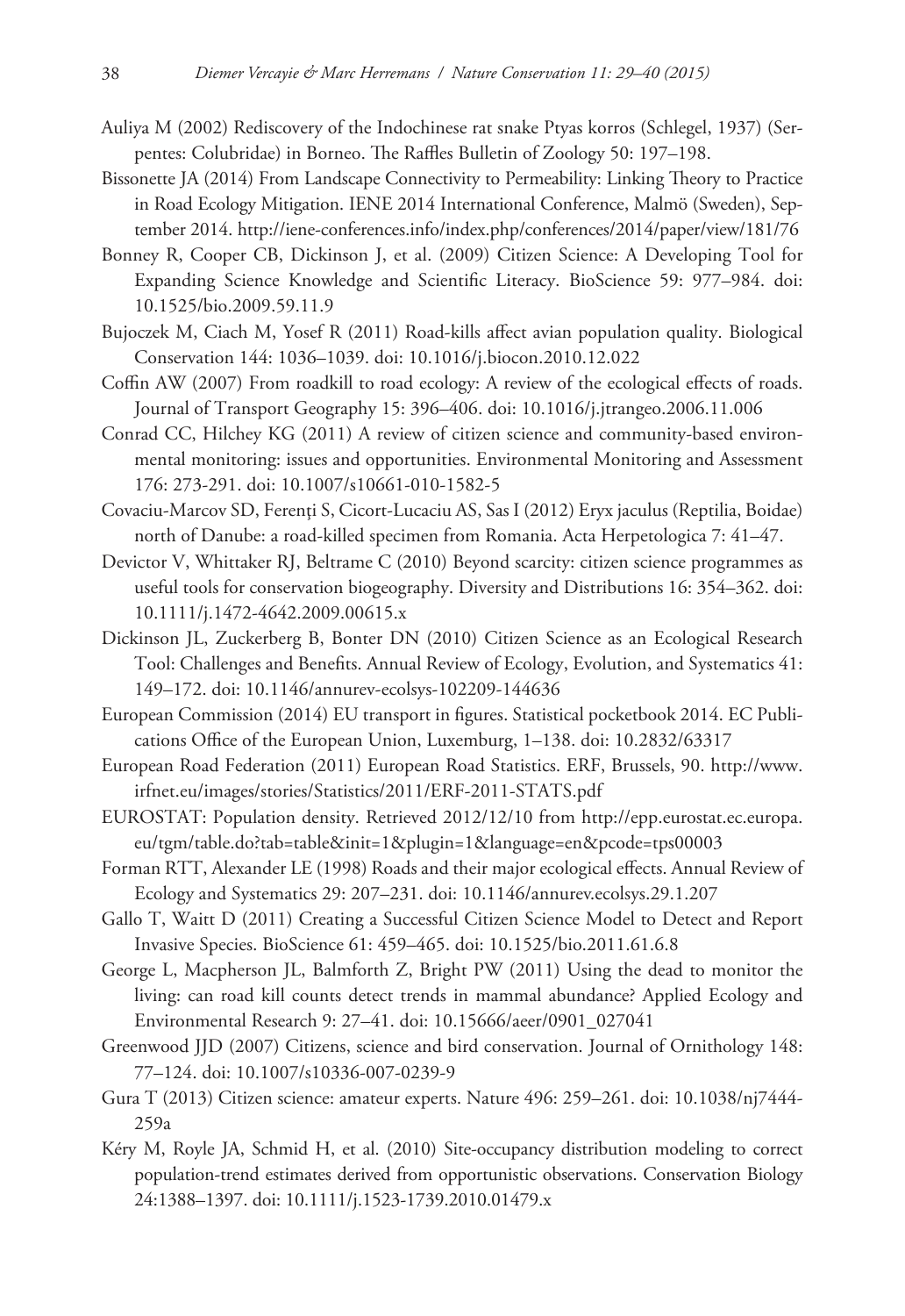- Nationella Viltolycksrådet: Nu kan du identifiera viltolycksdrabbade sträckor på din bilfärd även med Android App. Retrieved 2014/12/31 from [http://www.viltolycka.se/nyheter/](http://www.viltolycka.se/nyheter/visa-nyhet/2012/2/10/nu-kan-du-identifiera-viltolycksdrabbade-strackor-pa-din-bilfard-aven-med-android-app-/) [visa-nyhet/2012/2/10/nu-kan-du-identifiera-viltolycksdrabbade-strackor-pa-din-bilfard](http://www.viltolycka.se/nyheter/visa-nyhet/2012/2/10/nu-kan-du-identifiera-viltolycksdrabbade-strackor-pa-din-bilfard-aven-med-android-app-/)[aven-med-android-app-/](http://www.viltolycka.se/nyheter/visa-nyhet/2012/2/10/nu-kan-du-identifiera-viltolycksdrabbade-strackor-pa-din-bilfard-aven-med-android-app-/)
- Olson DD, Bissonette JA, Cramer PC, Green AD, Davis ST, et al. (2014) Monitoring Wildlife-Vehicle Collisions in the Information Age: How Smartphones Can Improve Data Collection. PLoS ONE 9(6): e98613. [doi: 10.1371/journal.pone.0098613](http://dx.doi.org/10.1371/journal.pone.0098613)
- Rodts J, Holsbeek L, Muyldermans S (1998) Dieren onder onze wielen. VUBPRESS, Brussel, 190.
- Roger E, Bino G, Ramp D (2012) Linking habitat suitability and road mortalities across geographic ranges. Landscape Ecology 27: 1167–1181. [doi: 10.1007/s10980-012-9769-5](http://dx.doi.org/10.1007/s10980-012-9769-5)
- Santos SM, Carvalho F, Mira A (2011) How Long Do the Dead Survive on the Road? Carcass Persistence Probability and Implications for Road-Kill Monitoring Surveys. PLoS ONE 6(9): e25383. [doi: 10.1371/journal.pone.0025383](http://dx.doi.org/10.1371/journal.pone.0025383)
- Sardà-Palomera F, Brotons L, Villero D, et al. (2012) Mapping from heterogeneous biodiversity monitoring data sources. Biodiversity and Conservation 21: 2927–2948. [doi: 10.1007/](http://dx.doi.org/10.1007/s10531-012-0347-6) [s10531-012-0347-6](http://dx.doi.org/10.1007/s10531-012-0347-6)
- Seiler A (2001) Ecological Effects of Roads. A review. Swedish University of Agricultural Sciences, Uppsala, 40.<http://coalicionventanaverraco.org/files/ASeiler.pdf>
- Silvertown J (2009) A new dawn for citizen science. Trends in Ecology and Evolution 24: 467–471. [doi: 10.1016/j.tree.2009.03.017](http://dx.doi.org/10.1016/j.tree.2009.03.017)
- Slater FM (2002) An assessment of wildlife road casualties the potential discrepancy between numbers counted and numbers killed. Web Ecology 3: 33–42. [doi: 10.5194/we-3-33-2002](http://dx.doi.org/10.5194/we-3-33-2002)
- Snäll T, Kindvall O, Nilsson J, Pärt T (2011) Evaluating citizen-based presence data for bird monitoring. Biological Conservation 144: 804–810. [doi: 10.1016/j.biocon.2010.11.010](http://dx.doi.org/10.1016/j.biocon.2010.11.010)
- Spellerberg IF (1998) Ecological effects of roads and traffic: a literature review. Global Ecology and Biogeography Letters 7: 317–333. [doi: 10.2307/2997681](http://dx.doi.org/10.2307/2997681)
- Sullivan BL, Wood CL, Iliff MJ, et al. (2009) eBird: A citizen-based bird observation network in the biological sciences. Biological Conservation 142: 2282–2292. [doi: 10.1016/j.bio](http://dx.doi.org/10.1016/j.biocon.2009.05.006)[con.2009.05.006](http://dx.doi.org/10.1016/j.biocon.2009.05.006)
- UCDAVIS: California Roadkill Observation System. Retrieved 2014/12/30 from [http://www.](http://www.wildlifecrossing.net/california/) [wildlifecrossing.net/california/](http://www.wildlifecrossing.net/california/)
- van der Ree R, Jaeger JAG, Van der Grift EA, Clevenger AP (2011) Effects of Roads and Traffic on Wildlife Populations and Landscape Function: Road Ecology is Moving toward Larger Scales. Ecology and Society 16: 48.
- van der Ree R, Smith DJ, Grilo C (2015) Handbook of road ecology. John Wiley & Sons, Chichester, UK, 552. [doi: 10.1002/9781118568170](http://dx.doi.org/10.1002/9781118568170)
- van Langevelde F, Van Dooremalen C, Jaarsma CF (2009) Traffic mortality and the role of minor roads. Journal of Environmental Management 90: 660–667. [doi: 10.1016/j.jenv](http://dx.doi.org/10.1016/j.jenvman.2007.09.003)[man.2007.09.003](http://dx.doi.org/10.1016/j.jenvman.2007.09.003)
- van Langevelde F, Jaarsma CF (2009) Modeling the Effect of Traffic Calming on Local Animal Population Persistence. Ecology and Society 14: 39.
- Waarnemingen.be: Statistieken (BE). from <http://waarnemingen.be/statistiek.php>[Retrieved 2014/12/30]